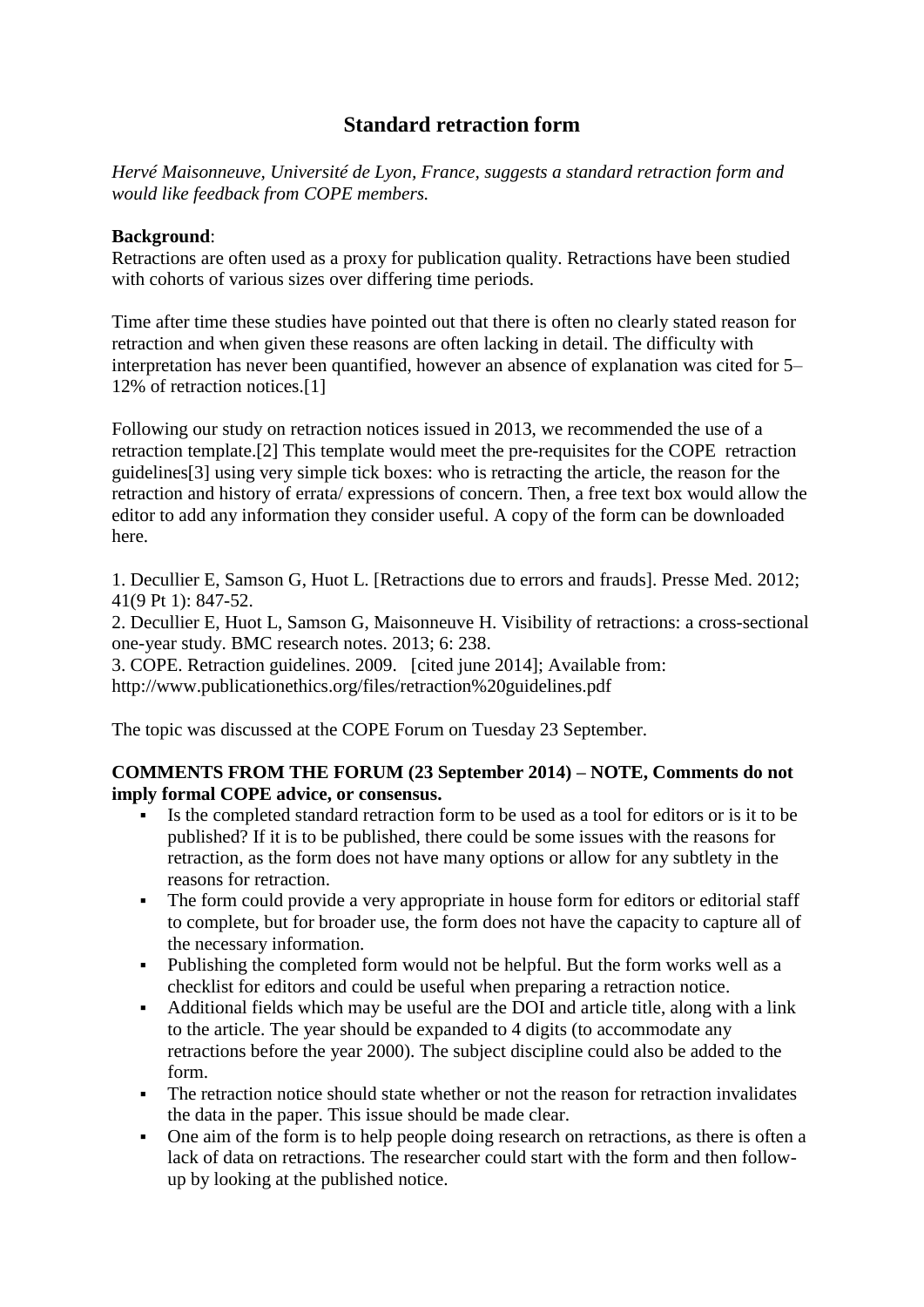- Will the form affect the publicly available notice?
- Ivan Oransky of Retraction Watch has partnered with Peer Review Evaluation (PRE) to improve access to information about retraction policies. In the coming months, they will be publishing guidelines for what they think should be included in retraction notices, and on how those notices should be publicized [\(http://retractionwatch.com/2014/09/16/what-should-an-ideal-retraction-notice-look](http://retractionwatch.com/2014/09/16/what-should-an-ideal-retraction-notice-look-like-we-want-your-input/)[like-we-want-your-input/\)](http://retractionwatch.com/2014/09/16/what-should-an-ideal-retraction-notice-look-like-we-want-your-input/). Ideally it would be great if we could work together on a mutually agreed way forward. It would be great for all interested parties to work together to produce a template on what an ideal retraction notice should include, with linking to the COPE guidelines.

## **COMMENTS POSTED ON THE WEBSITE**

### *Posted by Elizabeth Moylan, 17/9/2014*

This is a great idea! The Biology and Medical Editors at BioMed Central grapple with how much information to include in retraction notices. How about you include a link in your form to COPE guidelines on retractions (so that Editors 'confirm' if they are dealing with a retraction or not).

You might want some additional check boxes e.g. sometimes retractions could come from the Publisher, and sometimes there are other reasons to retract – e.g. failure to declare competing interests or the peer review process was compromised.

Finally, some suggested template text would go a long way to improving the actual detail of the retraction notice - bearing in mind the need to 'balance' revealing sufficient information and what we can legally say in a retraction notice.

We look forward to the forum discussion.

Elizabeth Moylan, Biology Editor, BioMed Central.

### *Posted by Charon Pierson, 17/9/2014*

I like the idea of a form even if it only serves as a reminder to the editor of what needs to be available to readers as a retraction is discussed. I found the Retraction type section somewhat confusing. I can't tell what the comment "only one tick is allowed in this column" refers to because the section says that multiple reasons are allowed. I also think that Ethics is too broad as a category. I would suggest a more specific statement such as "lack of ethical oversight or approval"; I would also argue that lack of ethical oversight or approval could invalidate the results. Property or legal concern could also be more specific. In COPE's cases, the most common situation is that ownership of the data is in question. You could just add Other with an explanation line for any categories that do not fit within the boxes. In the section Retraction requested by, I would also add publisher - that is not always the same as the journal owner. The comments section at the end could serve as a spot to draft the retraction notice taking into account all the ticked boxes.

### *Posted by Irene Hames, 19/9/2014*

In case not everyone's seen, Retraction Watch has a post this week asking 'What should an ideal retraction notice look like? ' They mention COPE's coming discussion on the proposal for a standard retraction form and say they'll be adding a link as feedback. But as I can't see that yet , here it is so people can take a look at the comments building there http://retractionwatch.com/2014/09/16/what-should-an-ideal-retraction-no...